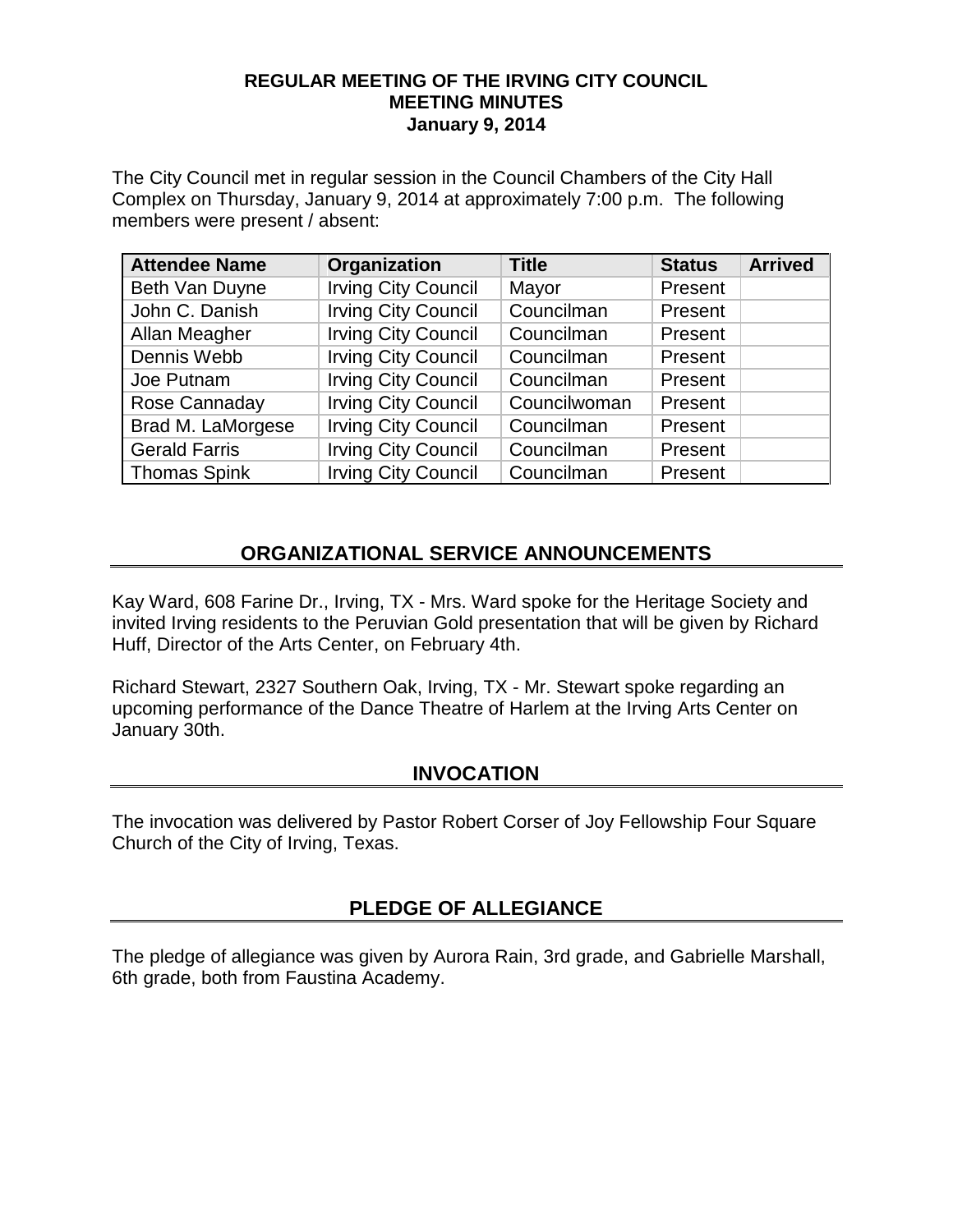### **PROCLAMATIONS AND ANNOUNCEMENTS**

Mayor Van Duyne presented the Irving Spirited Youth award to the following students:

Third Quarter Recipient - Marcelino Alfaro Fourth Quarter Recipient - Melissa Hernandez

## **CITIZENS' FORUM**

Bob Watkins, 514 Forest Circle, Irving, TX - Mr. Watkins spoke regarding the construction project on O'Connor Street, between Airport Freeway and Rochelle/Metker, and the delays in completing the project.

John Morgan, 2334 Ravenwood, Grand Prairie, TX - Mr. Morgan spoke regarding his difficulty in getting a water meter permit in Irving.

Loren Byers, 918 E. Tanglewood Dr., Irving, TX - Mr. Byers spoke regarding a recent community event that assisted those in need and thanked everyone for volunteering their time and making this event successful.

David Bennett, 3577 N. Beltline Rd, Irving, TX - Mr. Bennett spoke regarding Tango and health.

# **CITY COUNCIL AGENDA**

#### **1 City Operations Update**

Casey Tate, CIP Team Director, spoke regarding upcoming construction projects on a northern section of O'Connor Road. Mr. Tate also addressed the problems that have caused delays in current the construction project on the southern section of O'Connor Road and provided expected completion dates.

Larry Boyd, Chief of Police, spoke regarding the overall reduction in crime rate in 2013.

#### **2 Heritage Crossing Update**

There was no Heritage Crossing Updated provided at this meeting.

#### **3 Input from Citizens Regarding Ethics Policies**

No one signed up for this item at tonight's meeting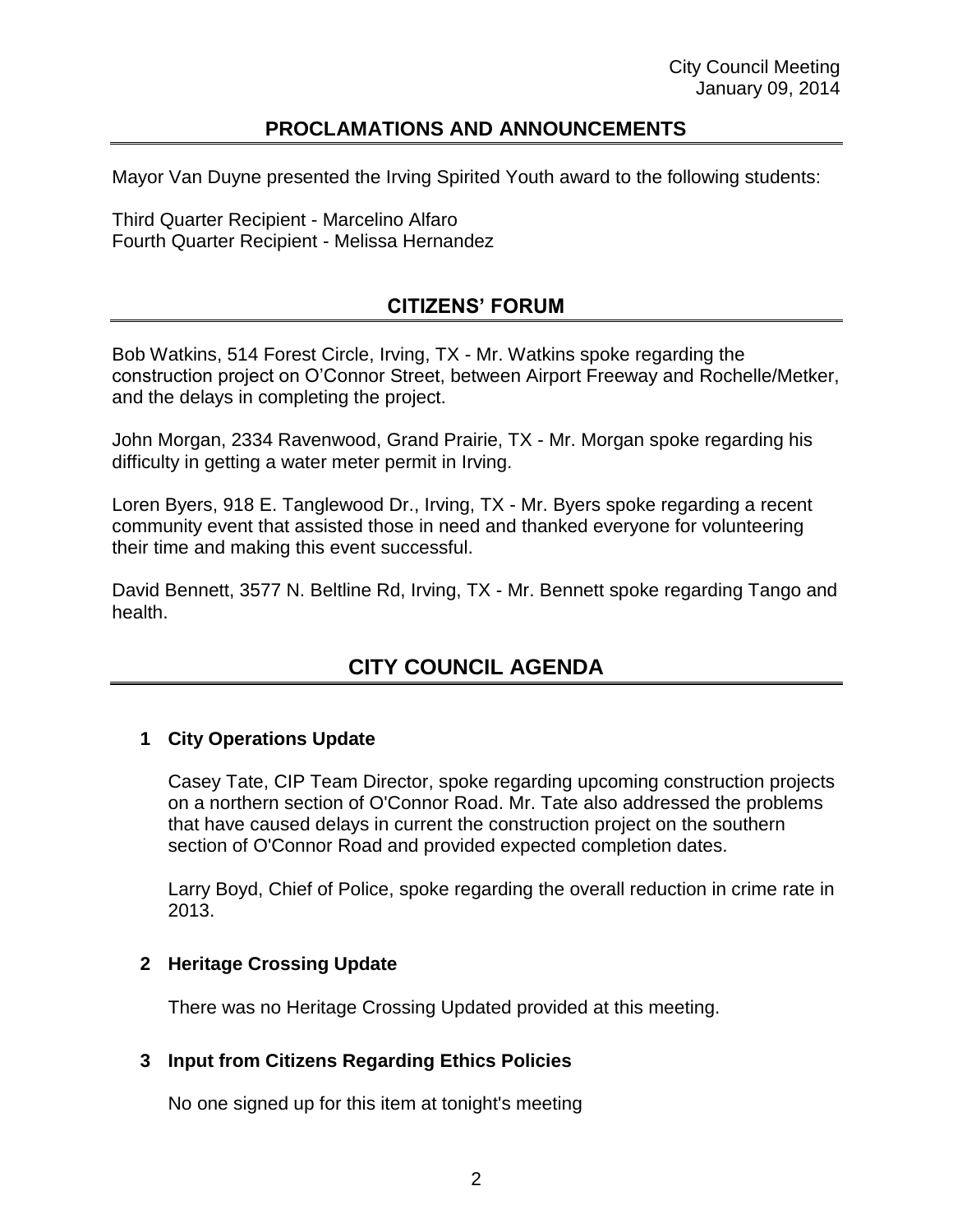**4 Resolution No. RES-2014-1 --** Public Hearing and Resolution Authorizing and Creating the Parkside Public Improvement District Within the City of Irving Pursuant to Chapter 372 Texas Local Government Code

Motioned by Councilman LaMorgese, seconded by Councilwoman Cannaday to Approve a Public Hearing and Resolution Authorizing and Creating the Parkside Public Improvement District Within the City of Irving Pursuant to Chapter 372 Texas Local Government Code

Motion approved 8-1.

Councilmember(s) voting in opposition to this motion include: Councilman Putnam

| <b>NAYS:</b>          | Joe Putnam                                                     |
|-----------------------|----------------------------------------------------------------|
| AYES:<br><b>Spink</b> | Van Duyne, Danish, Meagher, Webb, Cannaday, LaMorgese, Farris, |
| <b>SECONDER:</b>      | Rose Cannaday, Councilwoman                                    |
| <b>MOVER:</b>         | Brad M. LaMorgese, Councilman                                  |
| <b>RESULT:</b>        | ADOPTED [8 TO 1]                                               |
|                       |                                                                |

**5 Resolution No. RES-2014-2 --** Authorizing City Staff to Publish Notice of a Public Hearing for the Creation of Reinvestment Zone Number Five for the Parkside Residential Development Near the Intersection of State Highway 114 and Beltline Road, City of Irving, Texas for Tax Increment Financing Purposes Pursuant to Chapter 311 of the Texas Tax Code and Its Benefits to the City and the Properties to be Included in the Zone

Motioned by Councilwoman Cannaday, seconded by Councilman Webb to Authorize City Staff to Publish Notice of a Public Hearing for the Creation of Reinvestment Zone Number Five for the Parkside Residential Development Near the Intersection of State Highway 114 and Beltline Road, City of Irving, Texas for Tax Increment Financing Purposes Pursuant to Chapter 311 of the Texas Tax Code and Its Benefits to the City and the Properties to be Included in the Zone

Motion approved 7-2.

Councilmember(s) voting in opposition to this motion include: Councilman Putnam and Councilman Meagher.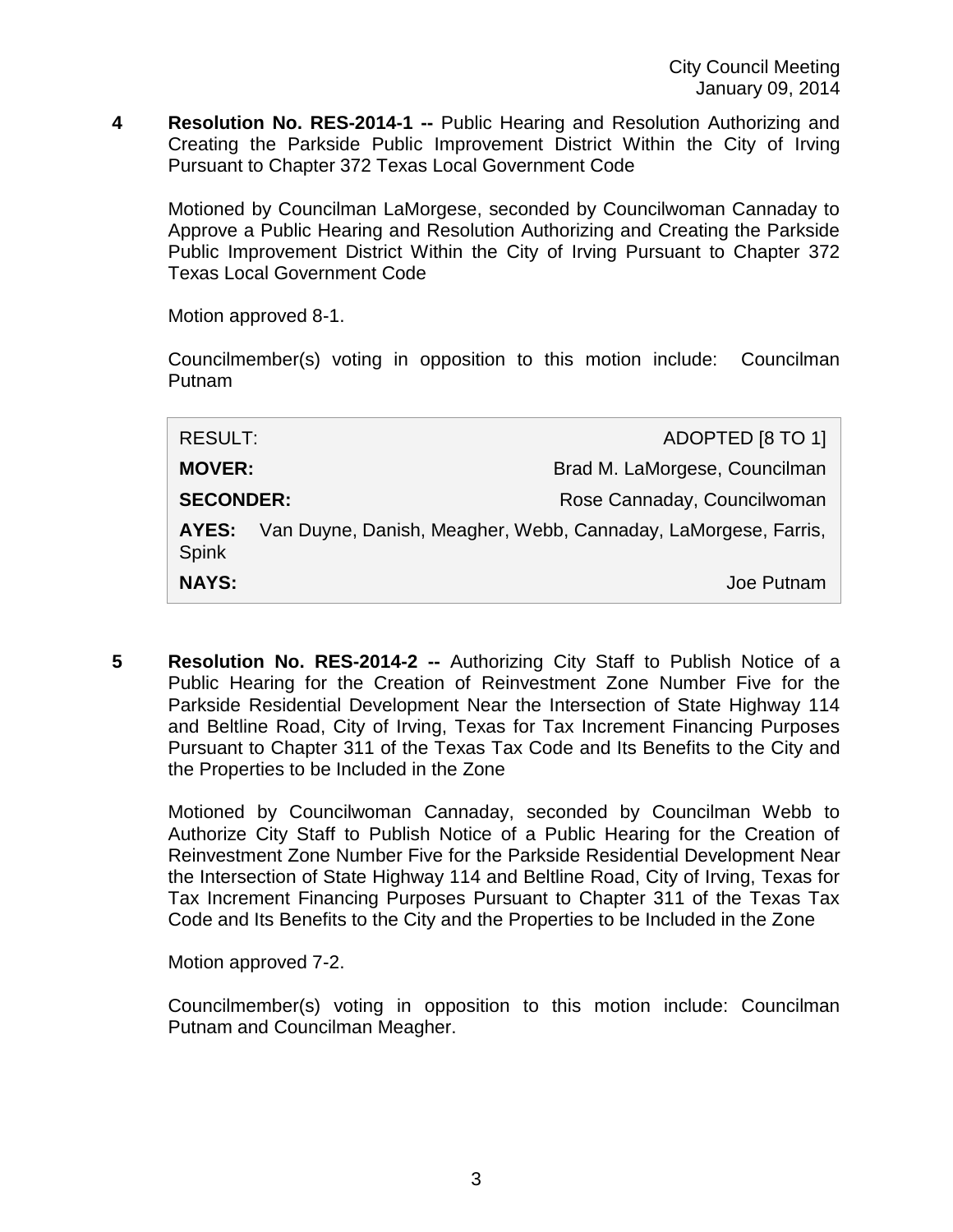| RESULT:          | ADOPTED [7 TO 2]                                            |
|------------------|-------------------------------------------------------------|
| <b>MOVER:</b>    | Rose Cannaday, Councilwoman                                 |
| <b>SECONDER:</b> | Dennis Webb, Councilman                                     |
| AYES:            | Van Duyne, Danish, Webb, Cannaday, LaMorgese, Farris, Spink |
| <b>NAYS:</b>     | Allan Meagher, Joe Putnam                                   |

# **CONSENT AGENDA**

Motioned by Councilman Spink, seconded by Councilman Putnam to approve the consent agenda items 6-34.

Motion approved 9-0.

## **6 Approving Minutes for Wednesday, December 11, 2013**

| RESULT:          | <b>ACCEPTED [UNANIMOUS]</b>                                          |
|------------------|----------------------------------------------------------------------|
| <b>MOVER:</b>    | Thomas Spink, Councilman                                             |
| <b>SECONDER:</b> | Joe Putnam, Councilman                                               |
| Farris, Spink    | AYES: Van Duyne, Danish, Meagher, Webb, Putnam, Cannaday, LaMorgese, |

## **7 Approving Minutes for Thursday, December 12, 2013**

| RESULT:          | <b>ACCEPTED [UNANIMOUS]</b>                                          |
|------------------|----------------------------------------------------------------------|
| <b>MOVER:</b>    | Thomas Spink, Councilman                                             |
| <b>SECONDER:</b> | Joe Putnam, Councilman                                               |
| Farris, Spink    | AYES: Van Duyne, Danish, Meagher, Webb, Putnam, Cannaday, LaMorgese, |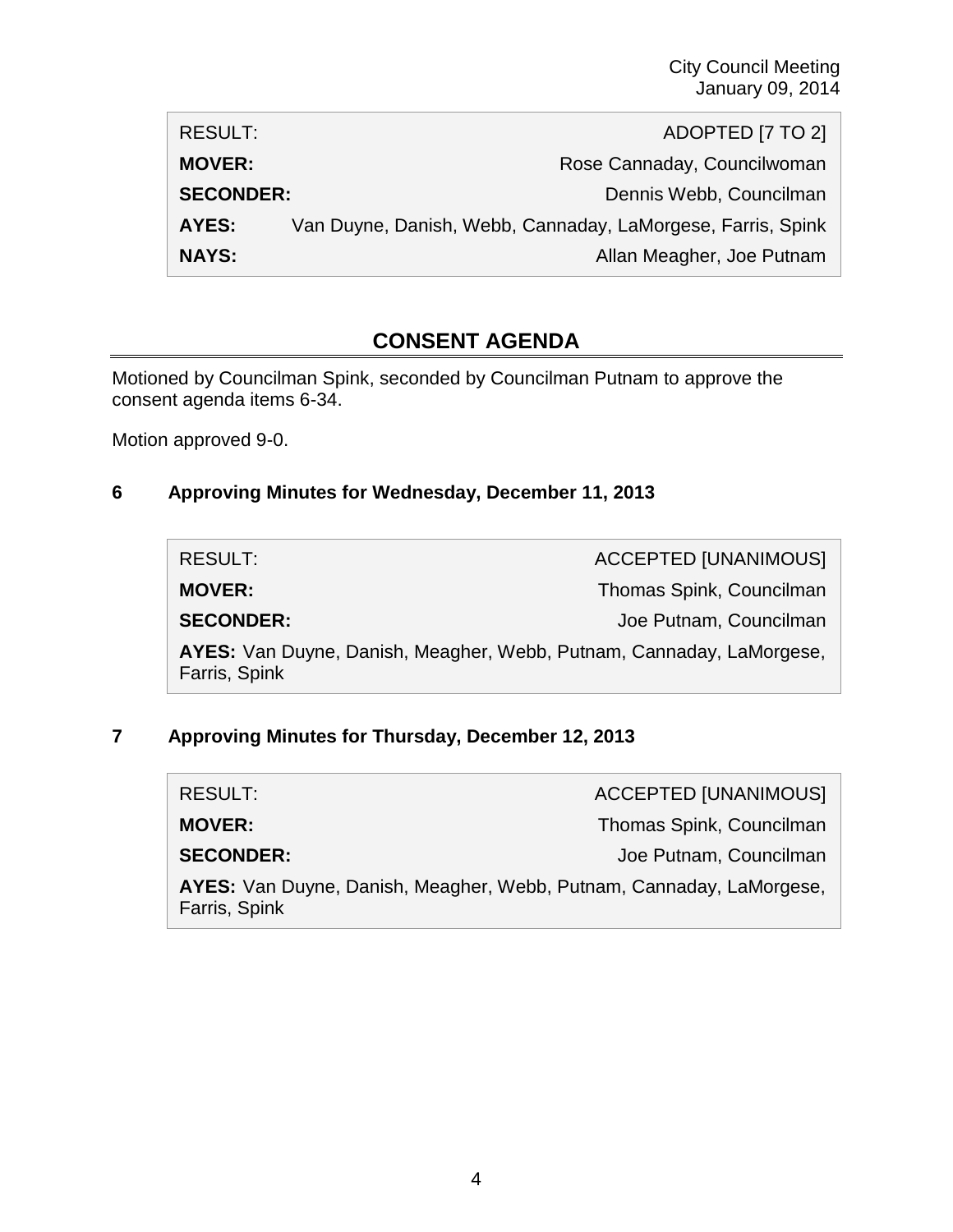#### **8 Approving Minutes for Wednesday, December 18, 2013**

RESULT: ACCEPTED [UNANIMOUS]

**MOVER:** Thomas Spink, Councilman

**SECONDER:** Joe Putnam, Councilman

**AYES:** Van Duyne, Danish, Meagher, Webb, Putnam, Cannaday, LaMorgese, Farris, Spink

**9 Resolution No. RES-2014-3 --** Approving a Records Control Schedule for Municipal Court, Purchasing and Record Management Division Documents

| RESULT:                                                                               | ADOPTED [UNANIMOUS]      |
|---------------------------------------------------------------------------------------|--------------------------|
| <b>MOVER:</b>                                                                         | Thomas Spink, Councilman |
| <b>SECONDER:</b>                                                                      | Joe Putnam, Councilman   |
| AYES: Van Duyne, Danish, Meagher, Webb, Putnam, Cannaday, LaMorgese,<br>Farris, Spink |                          |

**10 Resolution No. RES-2014-4 --** Approving Special Event Permits for the 2014 City of Irving Citywide Special Events to Include the Irving International Concert Series, Taste of Irving, Independence Day Fireworks Celebration, Independence Day Parade, Laughs by the Lake, Irving Main Street Event, Canal Fest and Holiday Extravaganza Parade and Fireworks Program

| RESULT:                                                                               | ADOPTED [UNANIMOUS]      |  |
|---------------------------------------------------------------------------------------|--------------------------|--|
| <b>MOVER:</b>                                                                         | Thomas Spink, Councilman |  |
| <b>SECONDER:</b>                                                                      | Joe Putnam, Councilman   |  |
| AYES: Van Duyne, Danish, Meagher, Webb, Putnam, Cannaday, LaMorgese,<br>Farris, Spink |                          |  |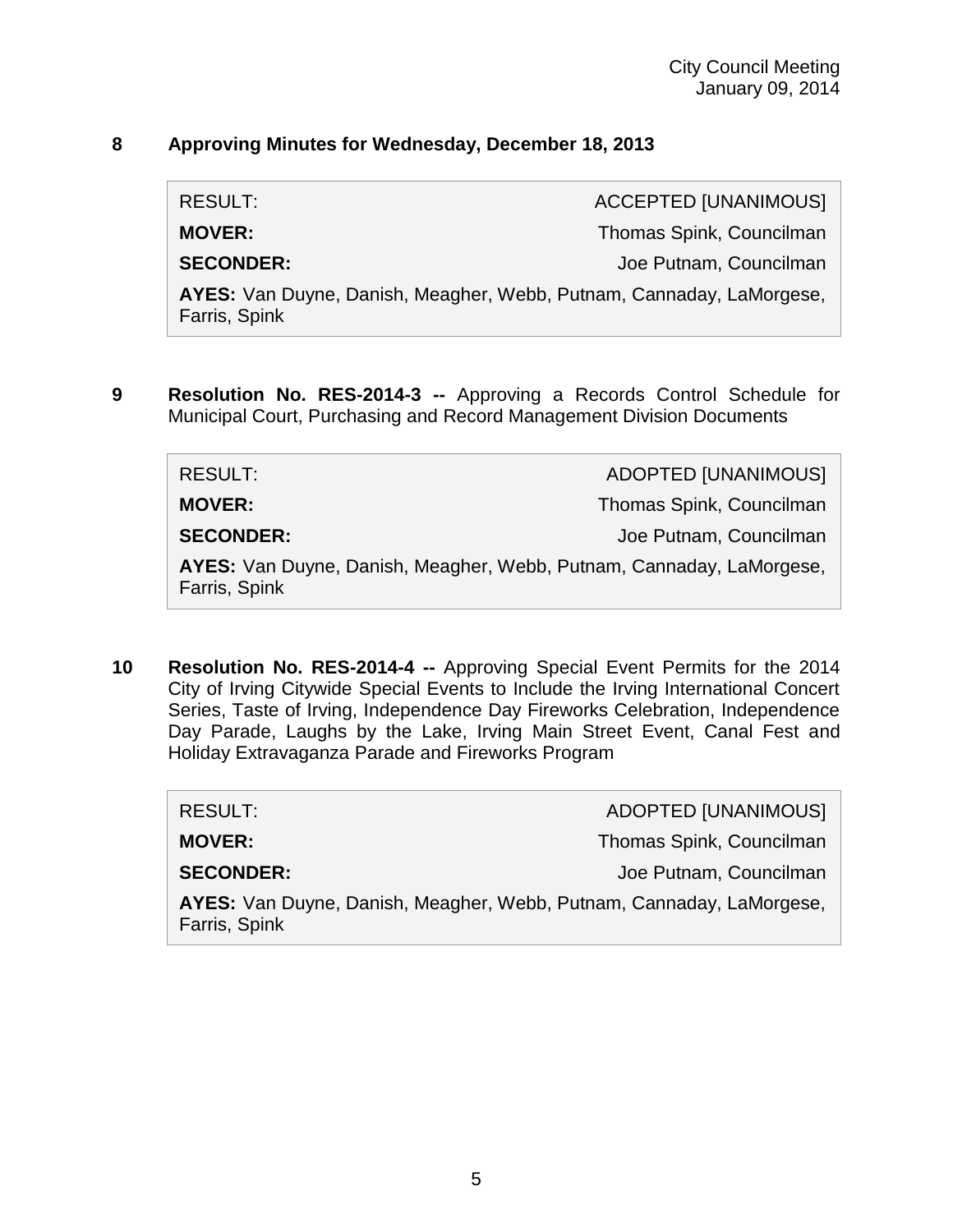**11 Resolution No. RES-2014-5 --** Approving the Purchase, from the Active Network, of Hardware, Software and Training Required for Implementation of Online Registration in Irving Recreation Centers for \$52,000.00

| RESULT:          | <b>ADOPTED [UNANIMOUS]</b>                                           |
|------------------|----------------------------------------------------------------------|
| <b>MOVER:</b>    | Thomas Spink, Councilman                                             |
| <b>SECONDER:</b> | Joe Putnam, Councilman                                               |
| Farris, Spink    | AYES: Van Duyne, Danish, Meagher, Webb, Putnam, Cannaday, LaMorgese, |

**12 Resolution No. RES-2014-6 --** Approving an Amended Interlocal Agreement Between the City of Irving Tax Increment Reinvestment Zone Number One, City of Irving, and the Dallas County Utility Reclamation District Concerning Desiltation of District Waterways in the Amount of \$387,000

| RESULT:          | <b>ADOPTED [UNANIMOUS]</b>                                           |
|------------------|----------------------------------------------------------------------|
| <b>MOVER:</b>    | Thomas Spink, Councilman                                             |
| <b>SECONDER:</b> | Joe Putnam, Councilman                                               |
| Farris, Spink    | AYES: Van Duyne, Danish, Meagher, Webb, Putnam, Cannaday, LaMorgese, |

**13 Resolution No. RES-2014-7 --** Approving the Amended City of Irving Investment **Policy** 

| <b>RESULT:</b>                                                                        | <b>ADOPTED [UNANIMOUS]</b> |
|---------------------------------------------------------------------------------------|----------------------------|
| <b>MOVER:</b>                                                                         | Thomas Spink, Councilman   |
| <b>SECONDER:</b>                                                                      | Joe Putnam, Councilman     |
| AYES: Van Duyne, Danish, Meagher, Webb, Putnam, Cannaday, LaMorgese,<br>Farris, Spink |                            |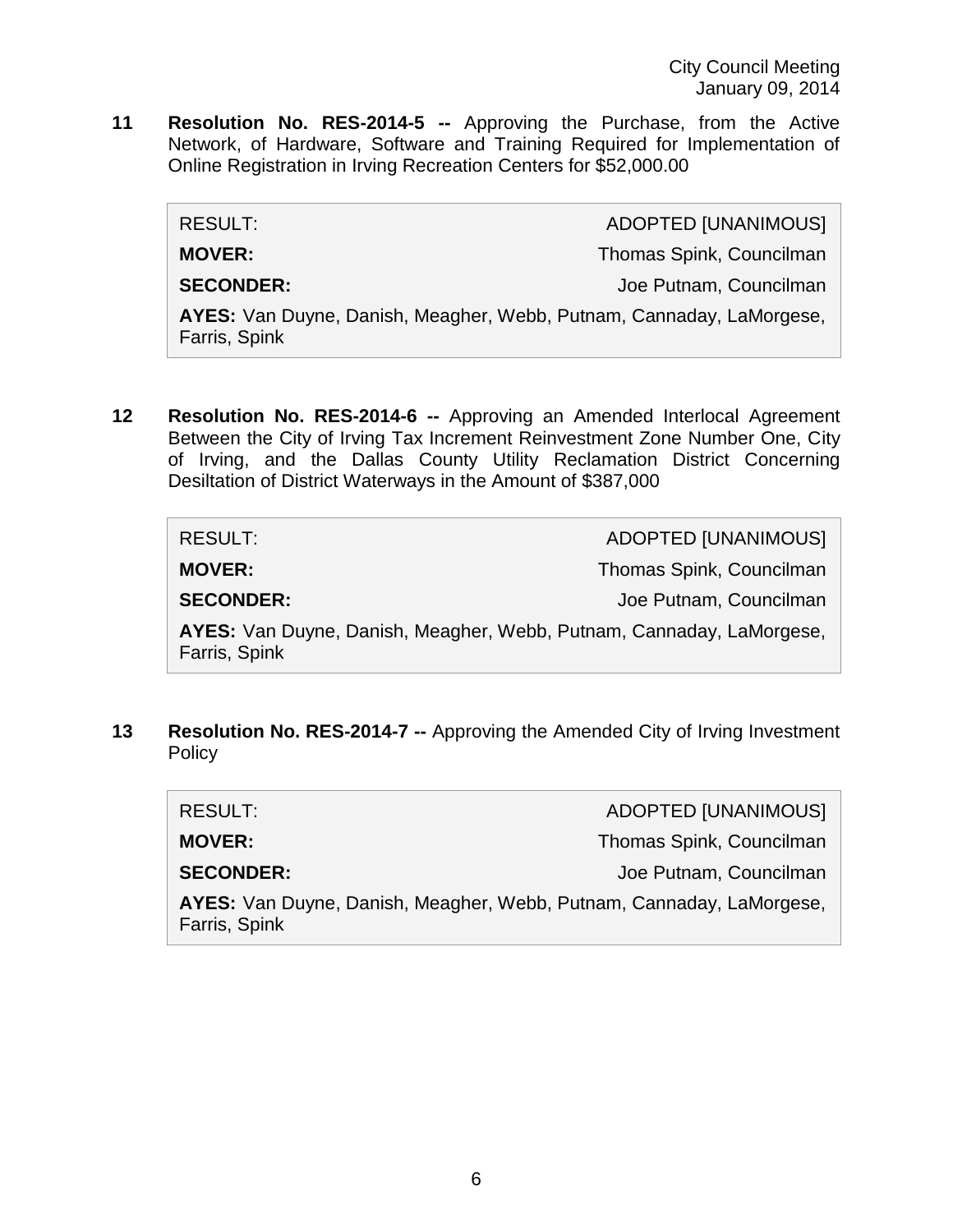**14 Resolution No. RES-2014-8 --** Amending Authorized City of Irving Representatives in the Texas Local Government Investment Pool ("TexPool")

RESULT: ADOPTED [UNANIMOUS]

**MOVER:** Thomas Spink, Councilman

**SECONDER:** Joe Putnam, Councilman

**AYES:** Van Duyne, Danish, Meagher, Webb, Putnam, Cannaday, LaMorgese, Farris, Spink

**15 Resolution No. RES-2014-9 --** Amending Authorized City of Irving Representatives in the TexSTAR Short Term Asset Reserve Fund ("TexSTAR")

| RESULT:                                                                               | <b>ADOPTED [UNANIMOUS]</b> |
|---------------------------------------------------------------------------------------|----------------------------|
| <b>MOVER:</b>                                                                         | Thomas Spink, Councilman   |
| <b>SECONDER:</b>                                                                      | Joe Putnam, Councilman     |
| AYES: Van Duyne, Danish, Meagher, Webb, Putnam, Cannaday, LaMorgese,<br>Farris, Spink |                            |

**16 Resolution No. RES-2014-10 --** Approving Individual Group Health Benefit Plan Documents for Employees and Retirees of the City of Irving and Authorizing the Mayor to Execute Any Necessary Documents Related to the Amendment

| RESULT:                                                                               | <b>ADOPTED [UNANIMOUS]</b> |  |
|---------------------------------------------------------------------------------------|----------------------------|--|
| <b>MOVER:</b>                                                                         | Thomas Spink, Councilman   |  |
| <b>SECONDER:</b>                                                                      | Joe Putnam, Councilman     |  |
| AYES: Van Duyne, Danish, Meagher, Webb, Putnam, Cannaday, LaMorgese,<br>Farris, Spink |                            |  |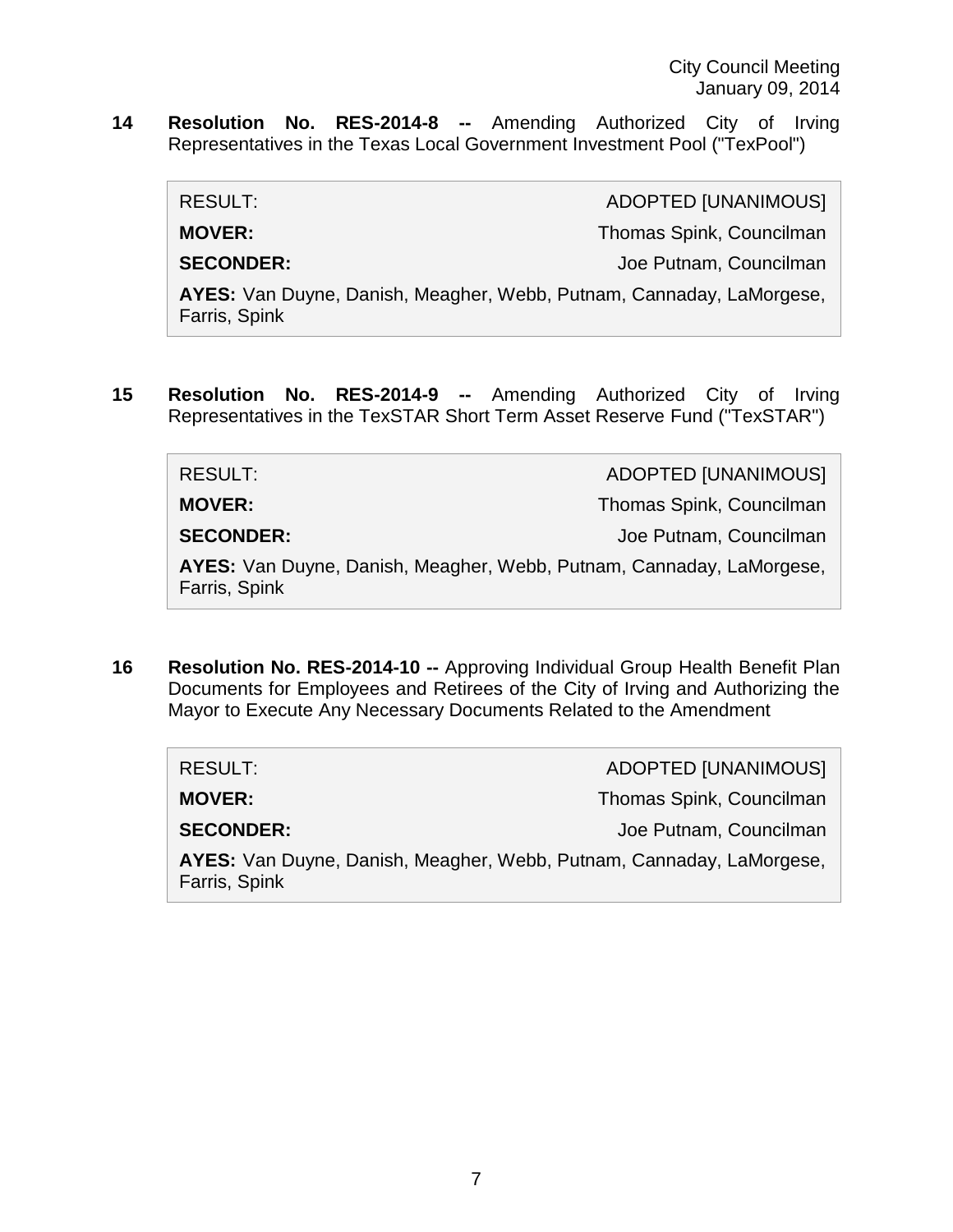**17 Resolution No. RES-2014-11 --** Memorandum of Understanding with Participating Local Governments and Dallas County to Participate in Urban Counties' Techshare.Juvenile Program

| RESULT:                                                                               | <b>ADOPTED [UNANIMOUS]</b> |
|---------------------------------------------------------------------------------------|----------------------------|
| <b>MOVER:</b>                                                                         | Thomas Spink, Councilman   |
| <b>SECONDER:</b>                                                                      | Joe Putnam, Councilman     |
| AYES: Van Duyne, Danish, Meagher, Webb, Putnam, Cannaday, LaMorgese,<br>Farris, Spink |                            |

**18 Resolution No. RES-2014-12 --** Authorizing Funding to Bracewell & Giuliani LLP in the Amount of \$100,000 for Legal Services in Connection with the Entertainment Venue

| <b>RESULT:</b>                                                                        | <b>ADOPTED [UNANIMOUS]</b> |
|---------------------------------------------------------------------------------------|----------------------------|
| <b>MOVER:</b>                                                                         | Thomas Spink, Councilman   |
| <b>SECONDER:</b>                                                                      | Joe Putnam, Councilman     |
| AYES: Van Duyne, Danish, Meagher, Webb, Putnam, Cannaday, LaMorgese,<br>Farris, Spink |                            |

**19 Resolution No. RES-2014-13 --** Authorizing the Mayor to Accept Funding in the Amount of \$10,000 from The American Society for the Prevention of Cruelty to Animals (ASPCA) for the Purchase of IT Equipment to be Used in the Shelter

| RESULT:                                                                               | <b>ADOPTED [UNANIMOUS]</b> |
|---------------------------------------------------------------------------------------|----------------------------|
| <b>MOVER:</b>                                                                         | Thomas Spink, Councilman   |
| <b>SECONDER:</b>                                                                      | Joe Putnam, Councilman     |
| AYES: Van Duyne, Danish, Meagher, Webb, Putnam, Cannaday, LaMorgese,<br>Farris, Spink |                            |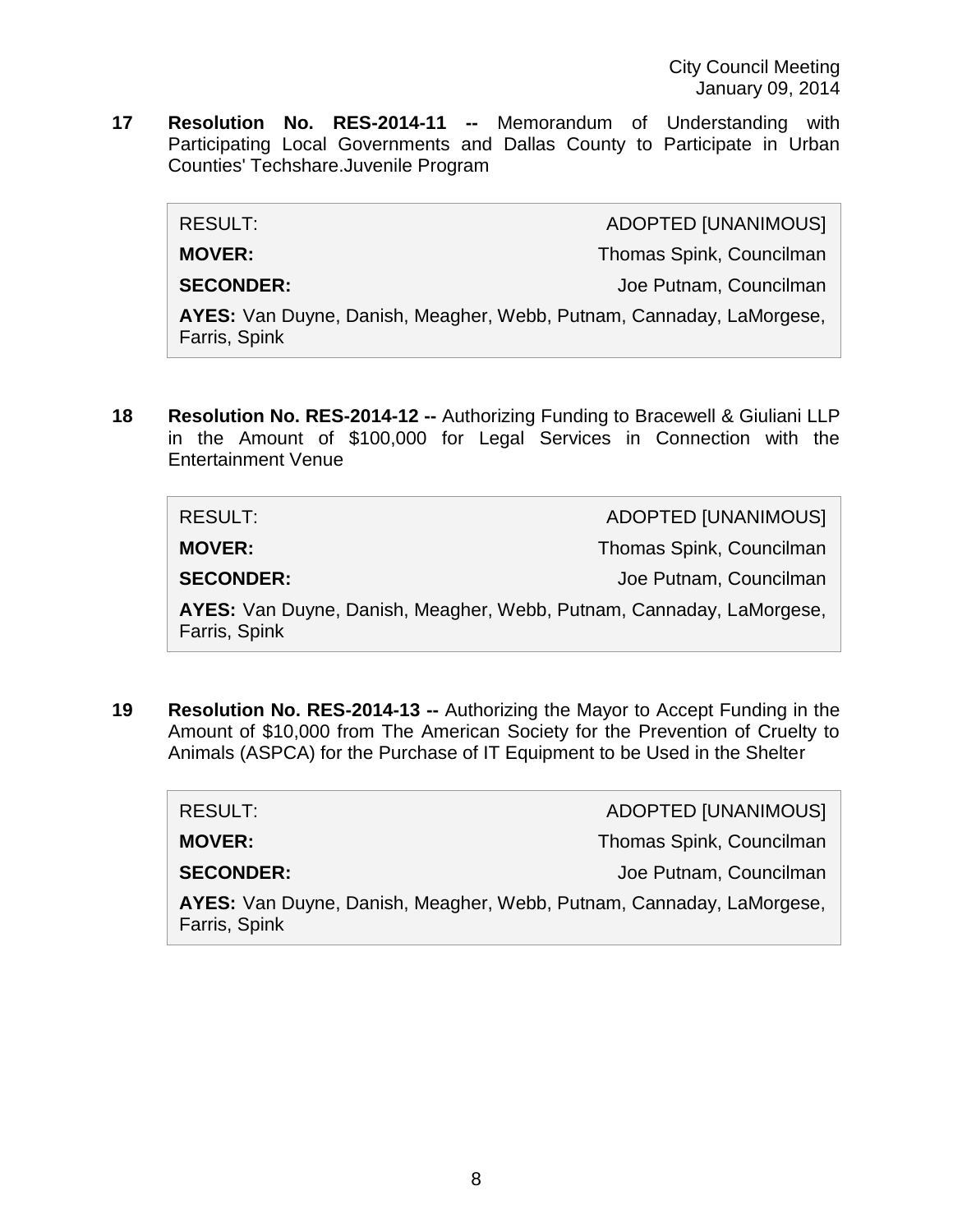**20 Resolution No. RES-2014-14 --** Awarding a Contract to Muniz Construction, Inc., in the Amount of \$1,376,205.40 for the Bob O Link Drive, Trinity Street & Edinburgh Street Water and Wastewater Main Improvements Project

| RESULT:                                                                               | ADOPTED [UNANIMOUS]      |
|---------------------------------------------------------------------------------------|--------------------------|
| <b>MOVER:</b>                                                                         | Thomas Spink, Councilman |
| <b>SECONDER:</b>                                                                      | Joe Putnam, Councilman   |
| AYES: Van Duyne, Danish, Meagher, Webb, Putnam, Cannaday, LaMorgese,<br>Farris, Spink |                          |

**21 Resolution No. RES-2014-15 --** Awarding a Contract to North Rock Construction, LLC, in the Amount of \$654,411.26 for the Trash Interceptor for West Irving Creek Outlet

The following individual(s) signed up in support of this item but did not want to speak:

Loren Byers, 918 E. Tanglewood Dr., Irving, TX

| <b>RESULT:</b>                                                                        | ADOPTED [UNANIMOUS]      |
|---------------------------------------------------------------------------------------|--------------------------|
| <b>MOVER:</b>                                                                         | Thomas Spink, Councilman |
| <b>SECONDER:</b>                                                                      | Joe Putnam, Councilman   |
| AYES: Van Duyne, Danish, Meagher, Webb, Putnam, Cannaday, LaMorgese,<br>Farris, Spink |                          |

**22 Resolution No. RES-2014-16 --** Approving Change Order No. 2 to SYB Construction Company, Inc., in the Amount of \$126,137.00 for the Nursery, Dewitt, Abbott & Nichols Alley Water and Wastewater Main Improvements Project

| RESULT:                                                                               | ADOPTED [UNANIMOUS]      |
|---------------------------------------------------------------------------------------|--------------------------|
| <b>MOVER:</b>                                                                         | Thomas Spink, Councilman |
| <b>SECONDER:</b>                                                                      | Joe Putnam, Councilman   |
| AYES: Van Duyne, Danish, Meagher, Webb, Putnam, Cannaday, LaMorgese,<br>Farris, Spink |                          |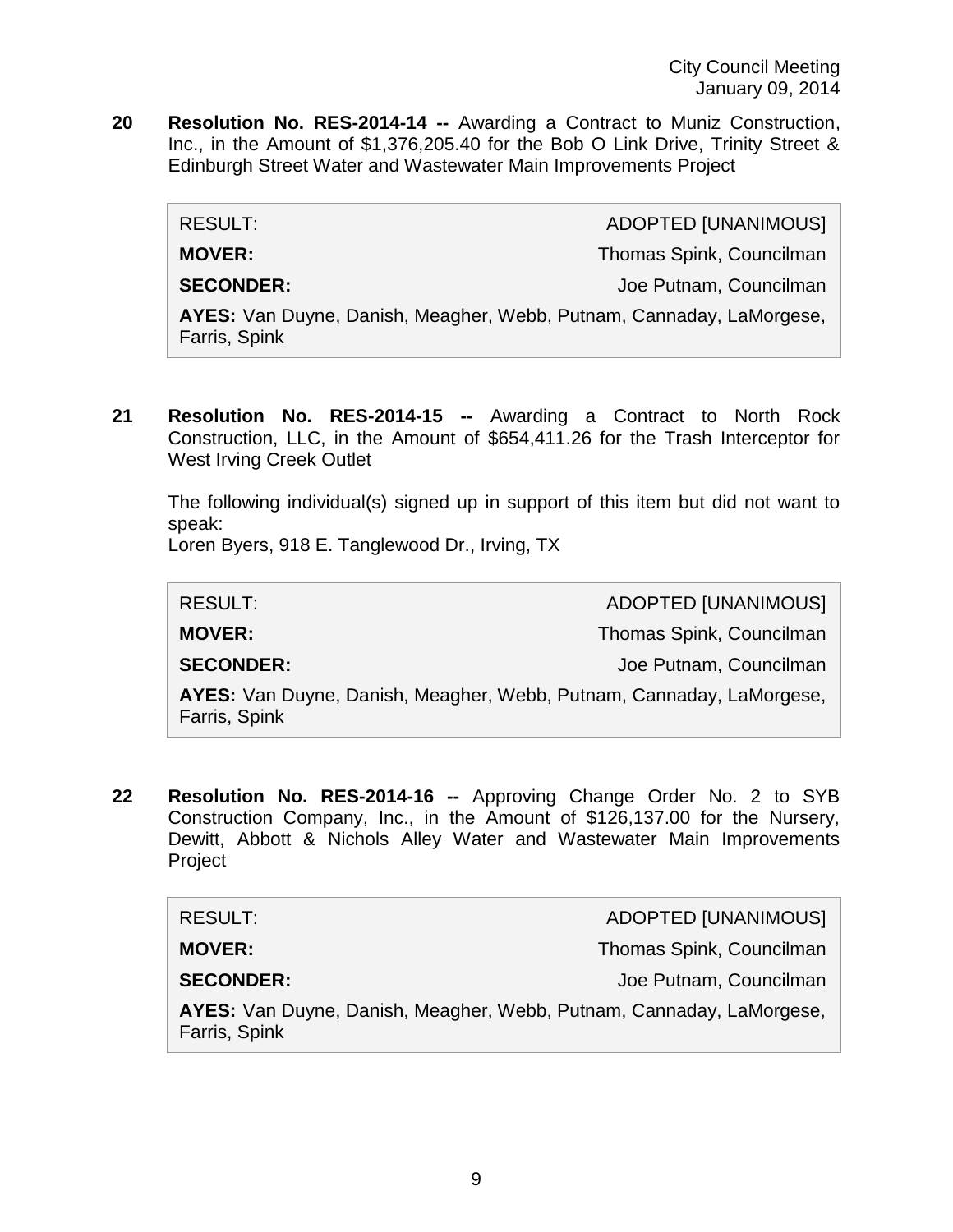City Council Meeting January 09, 2014

**23 Resolution No. RES-2014-17 --** Approving Change Order No. 25 to Motorola Solutions Inc. In The Amount of \$299,797.46 for Fiber Optic Repair

RESULT: ADOPTED [UNANIMOUS] **MOVER:** Thomas Spink, Councilman **SECONDER:** Joe Putnam, Councilman

**AYES:** Van Duyne, Danish, Meagher, Webb, Putnam, Cannaday, LaMorgese, Farris, Spink

**24 Resolution No. RES-2014-18 --** Authorizing the Taking of Bids for the Sale of Land Banked Property Located at 119 South MacArthur Boulevard

| RESULT:                                                                               | <b>ADOPTED [UNANIMOUS]</b> |
|---------------------------------------------------------------------------------------|----------------------------|
| <b>MOVER:</b>                                                                         | Thomas Spink, Councilman   |
| <b>SECONDER:</b>                                                                      | Joe Putnam, Councilman     |
| AYES: Van Duyne, Danish, Meagher, Webb, Putnam, Cannaday, LaMorgese,<br>Farris, Spink |                            |

**25 Resolution No. RES-2014-19 --** Authorizing the Sale of Property Located at 1719 Cripple Creek Utilizing the Services of a Broker

| RESULT:          | ADOPTED [UNANIMOUS]                                                  |
|------------------|----------------------------------------------------------------------|
| <b>MOVER:</b>    | Thomas Spink, Councilman                                             |
| <b>SECONDER:</b> | Joe Putnam, Councilman                                               |
| Farris, Spink    | AYES: Van Duyne, Danish, Meagher, Webb, Putnam, Cannaday, LaMorgese, |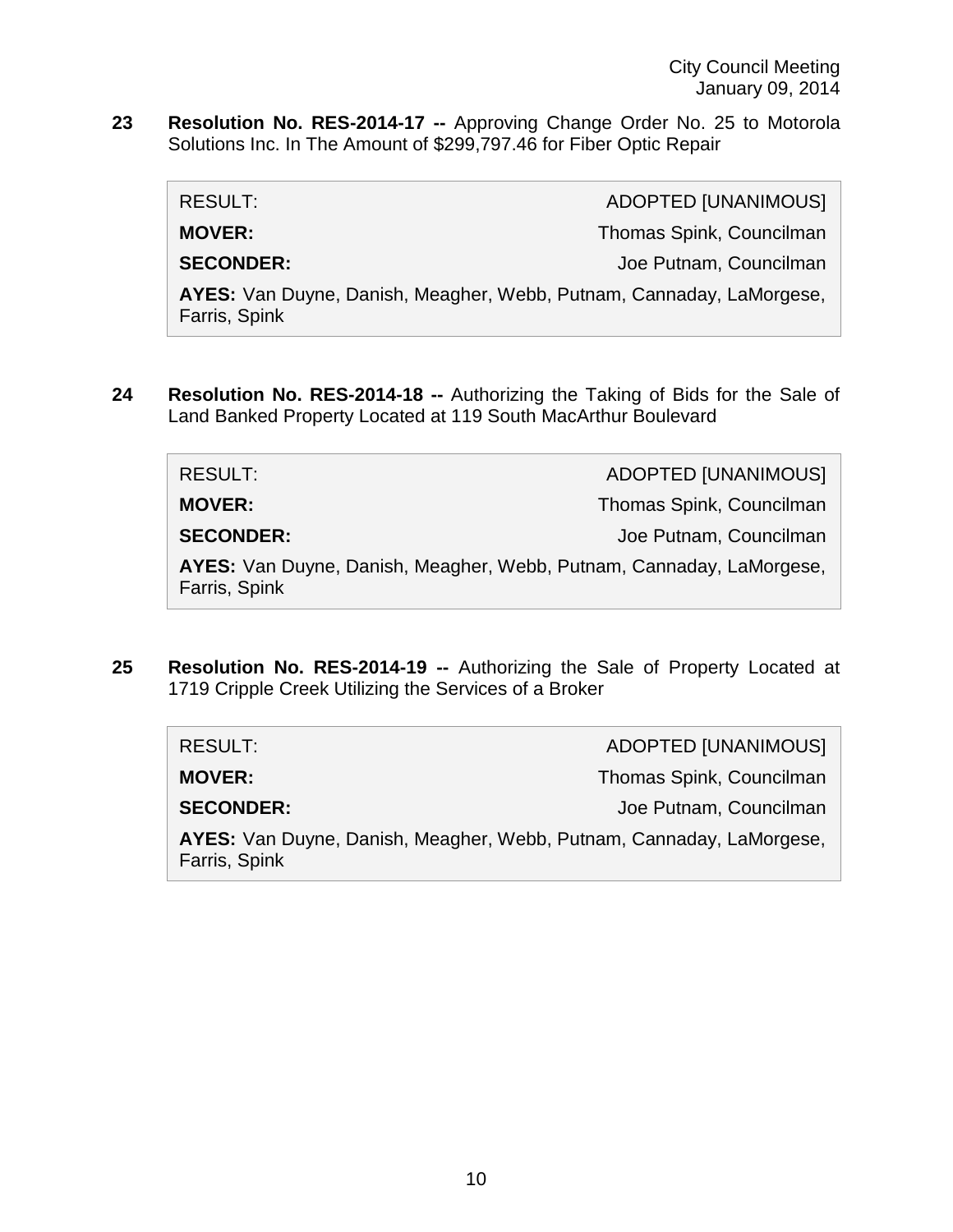**26 Resolution No. RES-2014-20 --** Authorizing the Sale of Land Banked Properties Located at 225, 315 and 410 South Jefferson Street, 105 South Main Street and 403 South Britain Road Utilizing the Services of a Broker

| RESULT:                                                                               | <b>ADOPTED [UNANIMOUS]</b> |
|---------------------------------------------------------------------------------------|----------------------------|
| <b>MOVER:</b>                                                                         | Thomas Spink, Councilman   |
| <b>SECONDER:</b>                                                                      | Joe Putnam, Councilman     |
| AYES: Van Duyne, Danish, Meagher, Webb, Putnam, Cannaday, LaMorgese,<br>Farris, Spink |                            |

**27 Resolution No. RES-2014-21 --** Approving a Financial Consulting Services Agreement with ARCADIS U.S., Inc., in an Amount Not to Exceed \$80,380.00

| RESULT:                                                                               | <b>ADOPTED [UNANIMOUS]</b> |
|---------------------------------------------------------------------------------------|----------------------------|
| <b>MOVER:</b>                                                                         | Thomas Spink, Councilman   |
| <b>SECONDER:</b>                                                                      | Joe Putnam, Councilman     |
| AYES: Van Duyne, Danish, Meagher, Webb, Putnam, Cannaday, LaMorgese,<br>Farris, Spink |                            |

**28 Resolution No. RES-2014-22 --** Approving an Engineering Services Agreement with Kleinfelder Central, Inc., in the Amount of \$396,957.00 for Water Storage Tank Engineering and Evaluation Services

| RESULT:                                                                               | <b>ADOPTED [UNANIMOUS]</b> |
|---------------------------------------------------------------------------------------|----------------------------|
| <b>MOVER:</b>                                                                         | Thomas Spink, Councilman   |
| <b>SECONDER:</b>                                                                      | Joe Putnam, Councilman     |
| AYES: Van Duyne, Danish, Meagher, Webb, Putnam, Cannaday, LaMorgese,<br>Farris, Spink |                            |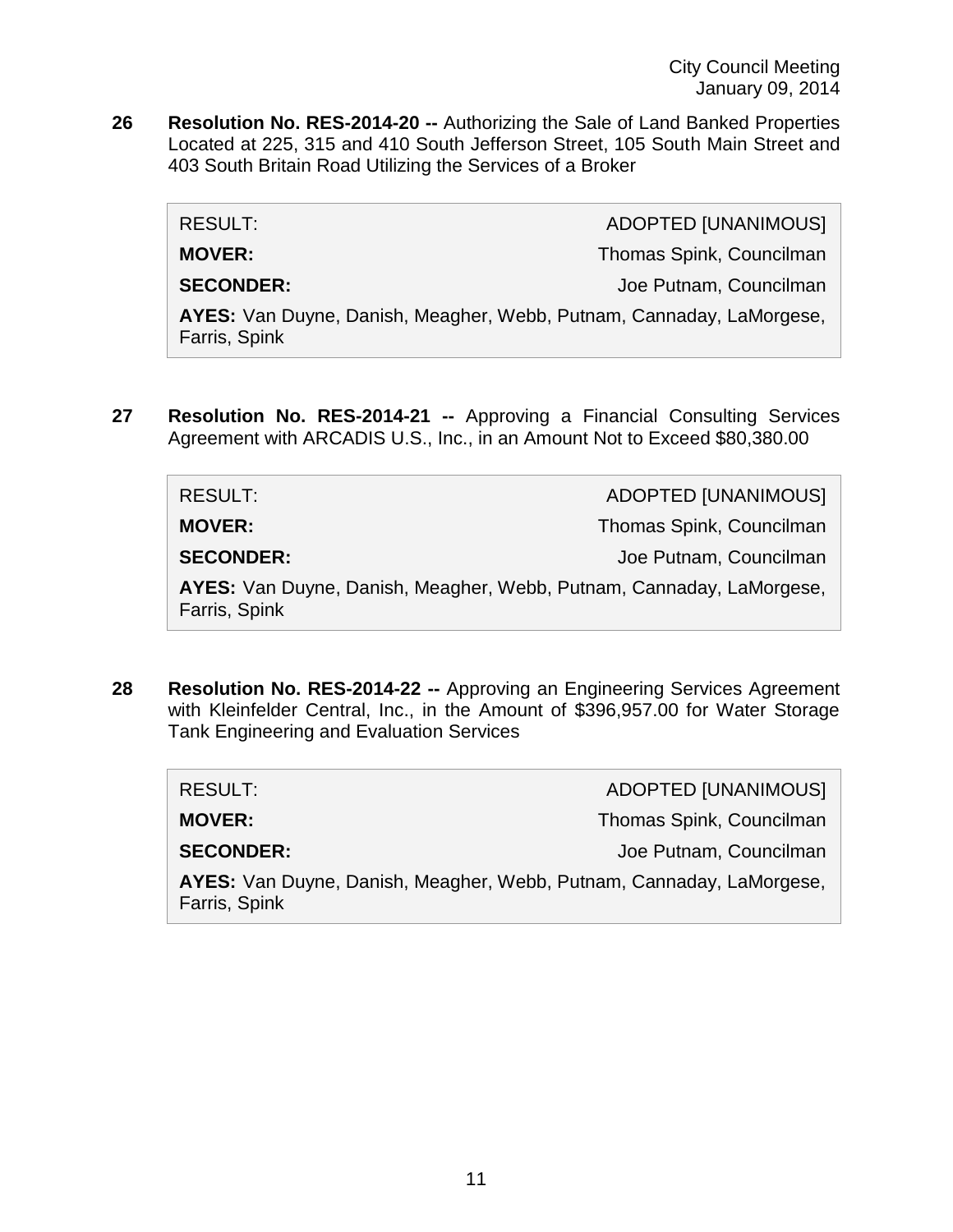**29 Resolution No. RES-2014-23 --** Approving a Special Events Permit for the GE Irving Marathon, Half Marathon, 10K, 5K and Fun Run to be Held April 5, 2014 at the Irving Convention Center, Las Colinas Boulevard, North Irving, Campión Trails and Valley Ranch, Irving, Texas

RESULT: ADOPTED [UNANIMOUS]

**MOVER:** Thomas Spink, Councilman

**SECONDER:** Joe Putnam, Councilman

**AYES:** Van Duyne, Danish, Meagher, Webb, Putnam, Cannaday, LaMorgese, Farris, Spink

**30 Resolution No. RES-2014-24 --** Approving the Agreement with the Dallas Morning News for Annual Retail Advertising for the Irving Arts Center from February 1, 2014 to January 31, 2015 in the Amount of \$61,980.00.

| <b>RESULT:</b>                                                                        | <b>ADOPTED [UNANIMOUS]</b> |
|---------------------------------------------------------------------------------------|----------------------------|
| <b>MOVER:</b>                                                                         | Thomas Spink, Councilman   |
| <b>SECONDER:</b>                                                                      | Joe Putnam, Councilman     |
| AYES: Van Duyne, Danish, Meagher, Webb, Putnam, Cannaday, LaMorgese,<br>Farris, Spink |                            |

**31 Ordinance No. ORD-2014-9528 --** Second Reading -- Granting a Franchise to B & B Waste Transit, Inc., for Solid Waste Collection Services Pursuant to Chapter 33 of the Code of Civil and Criminal Ordinances of the City of Irving, Texas

| <b>RESULT:</b>                                                                        | <b>SECOND READING [UNANIMOUS]</b><br>Next: 2/6/2014 7:00 PM |
|---------------------------------------------------------------------------------------|-------------------------------------------------------------|
| <b>MOVER:</b>                                                                         | Thomas Spink, Councilman                                    |
| <b>SECONDER:</b>                                                                      | Joe Putnam, Councilman                                      |
| AYES: Van Duyne, Danish, Meagher, Webb, Putnam, Cannaday, LaMorgese,<br>Farris, Spink |                                                             |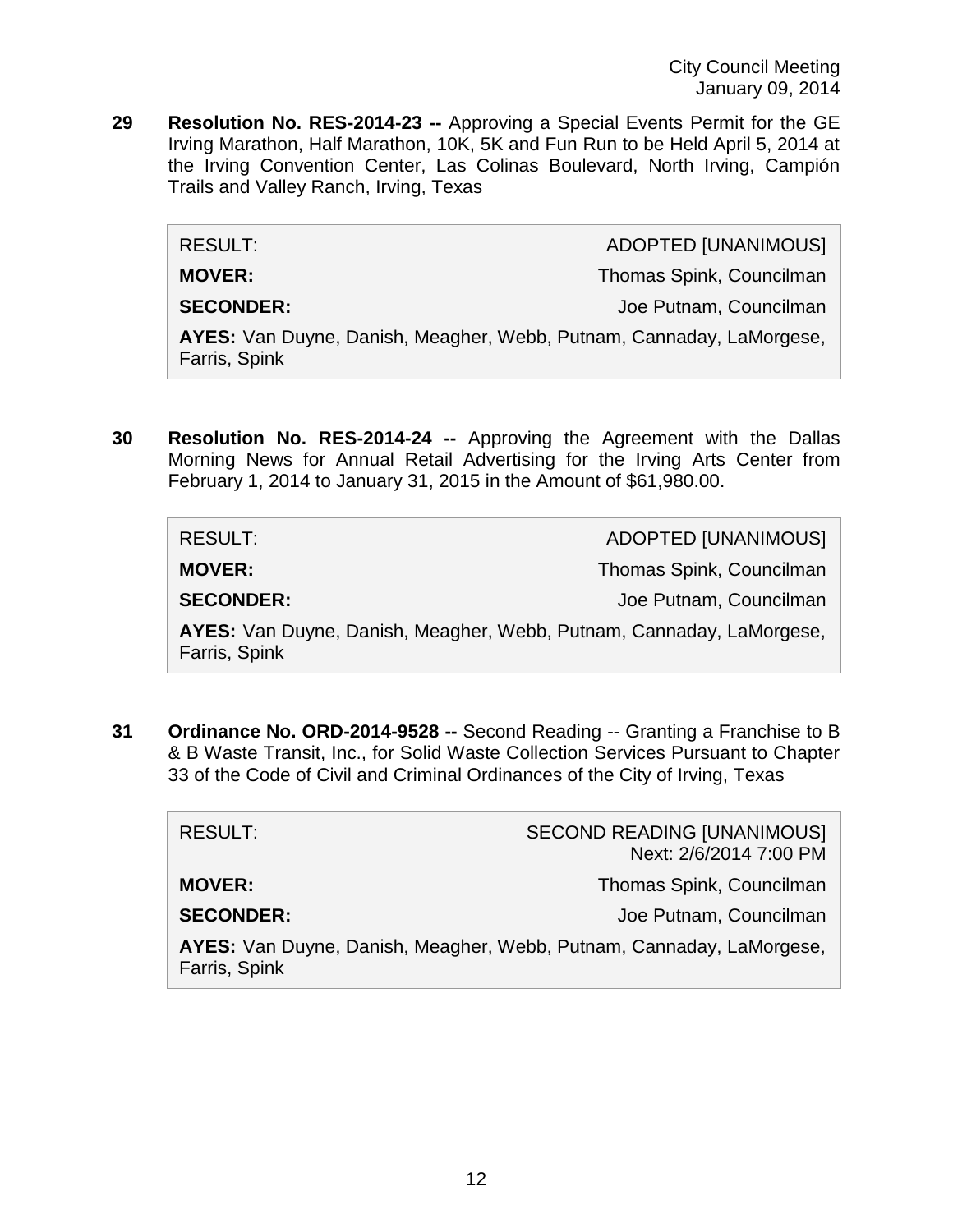**32 Ordinance No. ORD-2014-9536 --** Amending Article III of Chapter 2 of The Code of Civil and Criminal Ordinances Concerning the Sale, Exchange, and Abandonment of Real Property of the City of Irving, Texas

| RESULT:                                                                               | <b>ADOPTED [UNANIMOUS]</b> |
|---------------------------------------------------------------------------------------|----------------------------|
| <b>MOVER:</b>                                                                         | Thomas Spink, Councilman   |
| <b>SECONDER:</b>                                                                      | Joe Putnam, Councilman     |
| AYES: Van Duyne, Danish, Meagher, Webb, Putnam, Cannaday, LaMorgese,<br>Farris, Spink |                            |

**33 Ordinance No. ORD-2014-9537 --** Establishing a Relocation Assistance Program to Provide Relocation Advisory Services and Relocation Financial Assistance to Eligible Persons or Parties Affected by City of Irving Real Property Interest Acquisitions and Any Other Persons or Parties Determined Eligible Pursuant to Chapter 21.046, Texas Property Code

| RESULT:                                                                               | ADOPTED [UNANIMOUS]      |
|---------------------------------------------------------------------------------------|--------------------------|
| <b>MOVER:</b>                                                                         | Thomas Spink, Councilman |
| <b>SECONDER:</b>                                                                      | Joe Putnam, Councilman   |
| AYES: Van Duyne, Danish, Meagher, Webb, Putnam, Cannaday, LaMorgese,<br>Farris, Spink |                          |

**34 Ordinance No. ORD-2014-9538 --** Authorizing the Abandonment of Portions of Cabell Road, a Channel Easement, a Drainage Easement, Two Sanitary Sewer Easements, and a 15' Public Utility Easement Subject to the Relocation and Acceptance of Cabell Road and Associated Drainage and Utilities

| RESULT:                                                                               | <b>ADOPTED [UNANIMOUS]</b> |
|---------------------------------------------------------------------------------------|----------------------------|
| <b>MOVER:</b>                                                                         | Thomas Spink, Councilman   |
| <b>SECONDER:</b>                                                                      | Dennis Webb, Councilman    |
| AYES: Van Duyne, Danish, Meagher, Webb, Putnam, Cannaday, LaMorgese,<br>Farris, Spink |                            |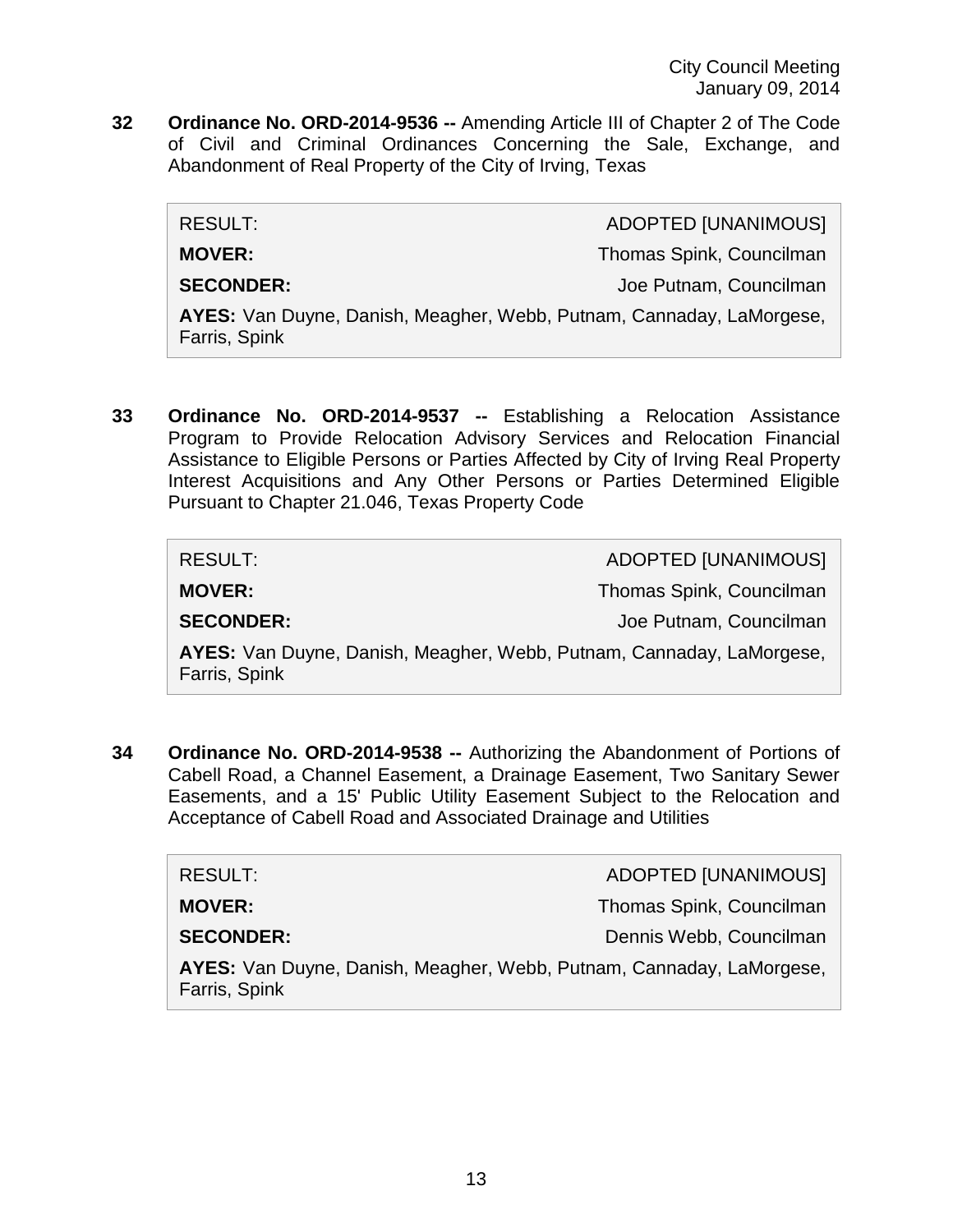## **INDIVIDUAL CONSIDERATION**

**35 Resolution No. RES-2014-25 --** Amending Agreement Between the City of Irving and Stephen W. McCullough; Extending Term to April 2, 2016 (Requested by Council Members Putnam, Cannaday and Meagher)

Motioned by Councilman Meagher, seconded by Councilman Putnam to postpone this item to the February 6, 2014 Council meeting.

Motion approved 8-1.

Councilmember(s) voting in opposition to this motion include: Councilman Farris.

| <b>RESULT:</b>                                                                       | POSTPONED [8 TO 1]<br>Next: 2/6/2014 7:00 PM |
|--------------------------------------------------------------------------------------|----------------------------------------------|
| <b>MOVER:</b>                                                                        | Allan Meagher, Councilman                    |
| <b>SECONDER:</b>                                                                     | Joe Putnam, Councilman                       |
| AYES: Van Duyne, Danish, Meagher, Webb, Putnam, Cannaday, LaMorgese,<br><b>Spink</b> |                                              |
| <b>NAYS:</b>                                                                         | <b>Gerald Farris</b>                         |

**36 Resolution No. RES-2014-26 --** Approving a Memorandum of Understanding for Development of the City-Owned Land Located at State Highway 114, Loop 12 and State Highway 183.

The following individual(s) signed up to speak in opposition of this item: Al Zapanta, 2516 Clearspring Rd, Irving, TX

The following individual(s) signed up in opposition of this item but did not want to speak: Jill Martinez, 535 Northwest Hwy #1405, Irving, TX Robert Martinez, 535 Northwest Hwy #1405, Irving, TX

Motioned by Councilman Danish, seconded by Councilman LaMorgese to Approve a Memorandum of Understanding for Development of the City-Owned Land Located at State Highway 114, Loop 12 and State Highway 183.

Motion approved 8-1.

Councilmember(s) voting in opposition to this motion include: Councilman Meagher.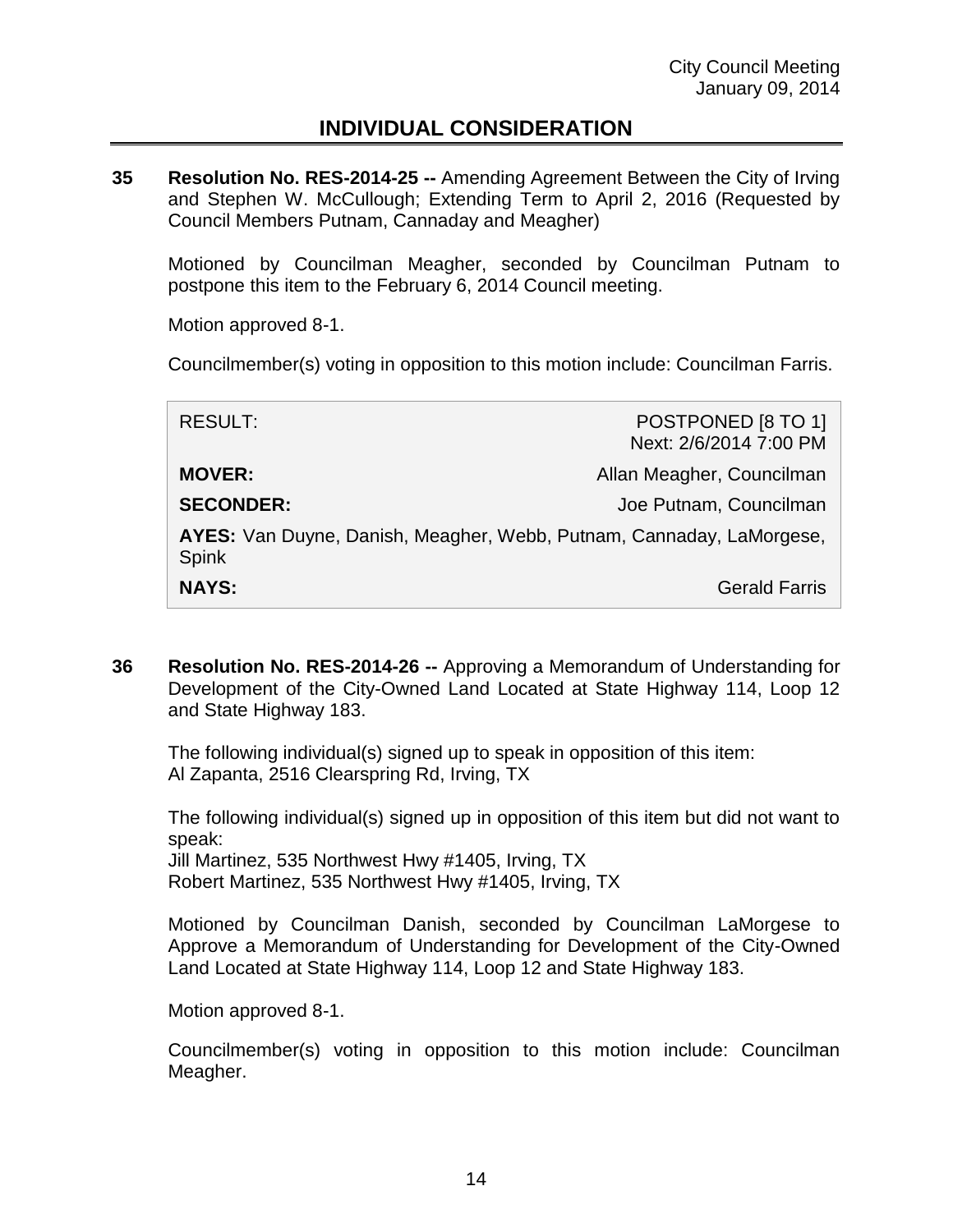RESULT: ADOPTED [8 TO 1] **MOVER:**  $John C.$  Danish, Councilman **SECONDER:** Brad M. LaMorgese, Councilman **AYES:** Van Duyne, Danish, Webb, Putnam, Cannaday, LaMorgese, Farris, Spink **NAYS:** Allan Meagher

### **ZONING CASES AND COMPANION ITEMS**

**37 Resolution No. RES-2014-27 --** Approving Sign Variance Case #S1305-0009 to Replace Four Manual Fuel Price Signs with Two Digital Fuel Price Signs - Property Located at 8375 North Belt Line Road - Hunter Graphics Inc., Applicant - 7-11 Inc., Owner (Postponed from December 12, 2013)

The applicant has requested that this item be postponed.

RESULT: POSTPONED NO VOTE

**38 Ordinance No. ORD-2014-9539 --** Consider an Ordinance Amending the Comprehensive Zoning Ordinance No. 1144 of the City of Irving, Texas Revising the Requirements for the Sale of Alcoholic Beverages for On-Premises Consumption for Premises Located in the Urban Business Overlay District that Are Located on a Single, Undivided Tract of at Least Fifteen Acres and Contain a Public Entertainment Facility - City of Irving, Applicant

Mayor Van Duyne opened the public hearing at approximately 8:07 p.m.

No one elected to speak on this item at tonight's meeting.

Mayor Van Duyne closed the public hearing at approximately 8:07 p.m.

Motioned by Councilman Spink, seconded by Councilman Webb to Amend the Comprehensive Zoning Ordinance No. 1144 of the City of Irving, Texas Revising the Requirements for the Sale of Alcoholic Beverages for On-Premises Consumption for Premises Located in the Urban Business Overlay District that Are Located on a Single, Undivided Tract of at Least Fifteen Acres and Contain a Public Entertainment Facility - City of Irving, Applicant

Motion approved 9-0.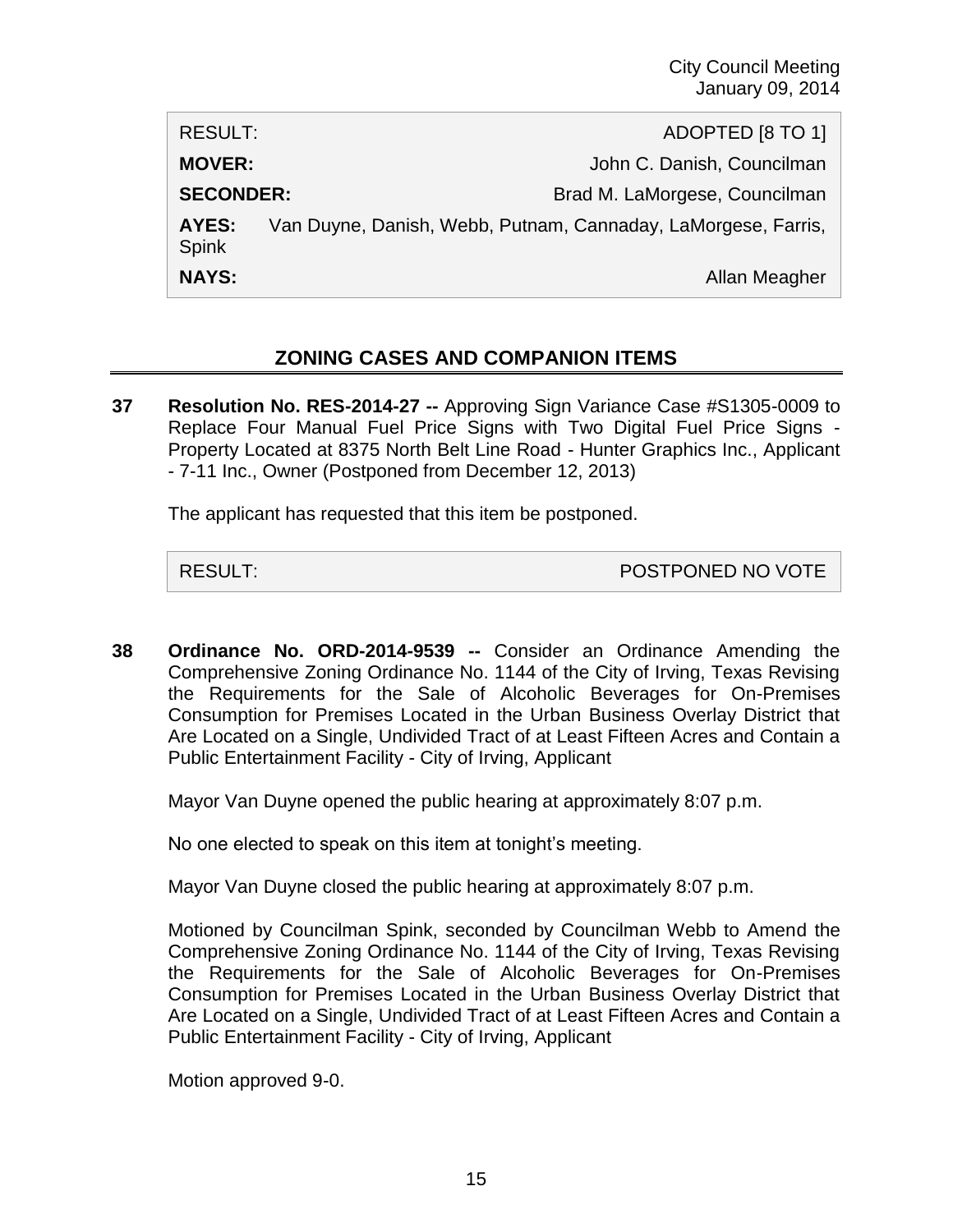RESULT: ADOPTED [UNANIMOUS] **MOVER:** Thomas Spink, Councilman **SECONDER:** Dennis Webb, Councilman **AYES:** Van Duyne, Danish, Meagher, Webb, Putnam, Cannaday, LaMorgese,

**39 Ordinance No. ORD-2014-9540 --** Zoning Case #ZC13-0028 - Granting TOD (Transit - Oriented Development) District - Approximately 3.307 Acres Located at the South and West Corner of Lake Carolyn Parkway - Tract 10 Properties, LLC/Fram Building Group, Owner/Applicant

Mayor Van Duyne opened the public hearing at approximately 8:11 p.m.

No one elected to speak on this item at tonight's meeting.

Mayor Van Duyne closed the public hearing at approximately 8:11 p.m.

Motioned by Councilwoman Cannaday, seconded by Councilman Putnam to approve Zoning Case #ZC13-0028 - Granting TOD (Transit - Oriented Development) District - Approximately 3.307 Acres Located at the South and West Corner of Lake Carolyn Parkway - Tract 10 Properties, LLC/Fram Building Group, Owner/Applicant

Motion denied 4-5.

Farris, Spink

Councilmember(s) voting in favor of this motion include: Councilman Danish, Councilwoman Cannaday, Councilman Webb and Councilman Putnam.

Councilmember(s) voting in opposition to this motion include: Mayor Beth Van Duyne, Councilman LaMorgese, Councilman Meagher, Councilman Farris and Councilman Spink.

| <b>RESULT:</b>   | DENIED [4 TO 5]                                        |
|------------------|--------------------------------------------------------|
| <b>MOVER:</b>    | John C. Danish, Councilman                             |
| <b>SECONDER:</b> | Rose Cannaday, Councilwoman                            |
| <b>AYES:</b>     | John C. Danish, Dennis Webb, Joe Putnam, Rose Cannaday |
| <b>NAYS:</b>     | Van Duyne, Meagher, LaMorgese, Farris, Spink           |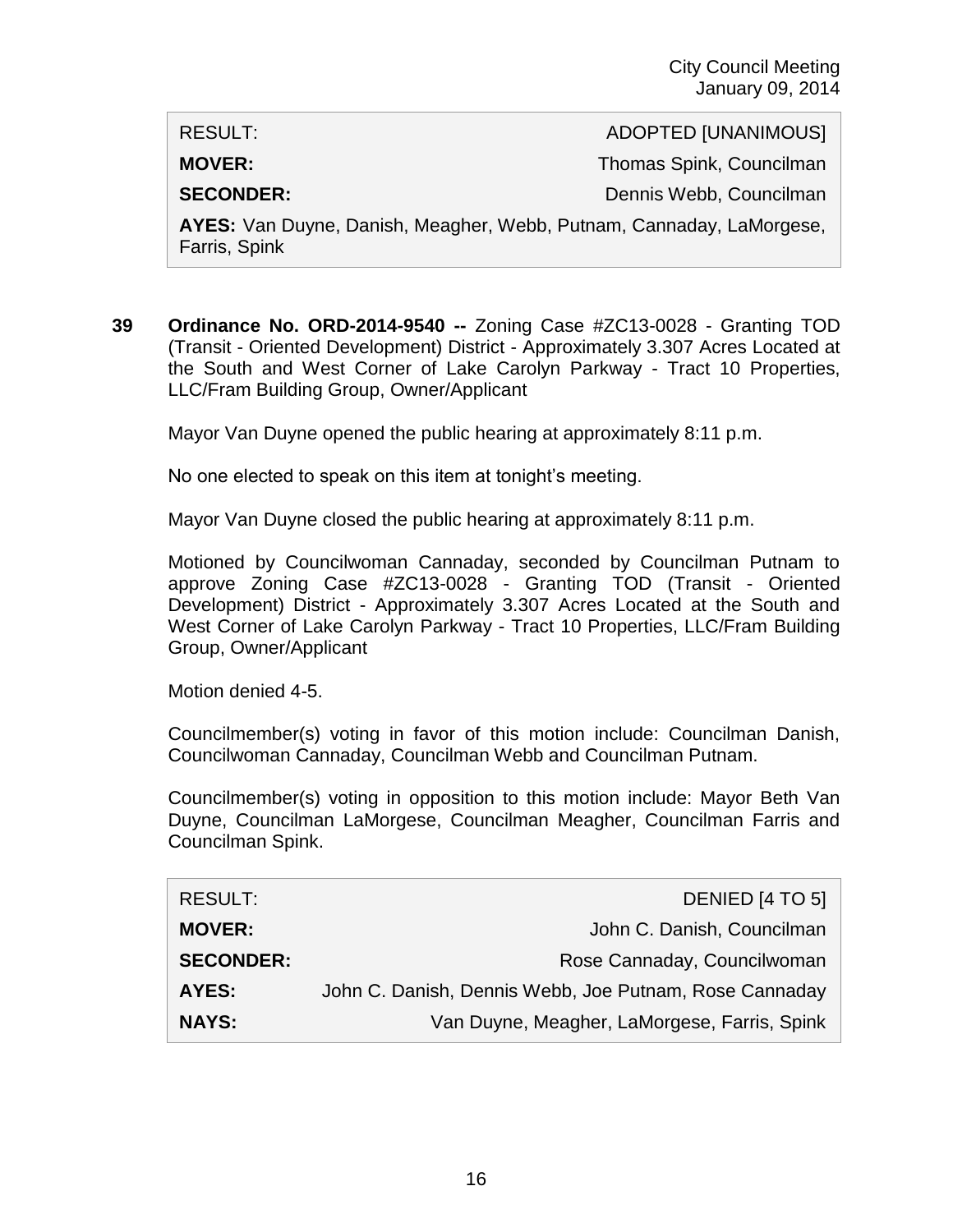**40 Ordinance No. ORD-2014-9541 --** Zoning Case #ZC13-0057 - Granting S-P-2 (Generalized Site Plan) for C-C (Community Commercial) District Uses - Approximately 7.846 Acres Located on the Southeast Corner of Interstate Highway 635 and Mesquite Bend Drive - Wier & Associates, Inc., Applicant - Stampede Crossing Ltd., Owner

Mayor Van Duyne opened the public hearing at approximately 8:14 p.m.

No one elected to speak on this item at tonight's meeting.

Mayor Van Duyne closed the public hearing at approximately 8:14 p.m.

Motioned by Councilman LaMorgese, seconded by Councilman Webb to Zoning Case #ZC13-0057 - Granting S-P-2 (Generalized Site Plan) for C-C (Community Commercial) District Uses - Approximately 7.846 Acres Located on the Southeast Corner of Interstate Highway 635 and Mesquite Bend Drive - Wier & Associates, Inc., Applicant - Stampede Crossing Ltd., Owner

Motion approved 9-0.

| <b>RESULT:</b>                                                                        | <b>ADOPTED [UNANIMOUS]</b>    |
|---------------------------------------------------------------------------------------|-------------------------------|
| <b>MOVER:</b>                                                                         | Brad M. LaMorgese, Councilman |
| <b>SECONDER:</b>                                                                      | Dennis Webb, Councilman       |
| AYES: Van Duyne, Danish, Meagher, Webb, Putnam, Cannaday, LaMorgese,<br>Farris, Spink |                               |

## **APPOINTMENTS AND REPORTS**

**41 Resolution No. RES-2014-28 --** Appointments to the Dallas County Utility and Reclamation District to Fill Two Four-Year Terms Expiring October 2017

Motion by Councilman Farris, seconded by Councilman Meagher to Appoint Charles Cotton and Bruce Kamis to the Dallas County Utility and Reclamation District to Fill Two Four-Year Terms Expiring October 2017.

Motion approved 9-0.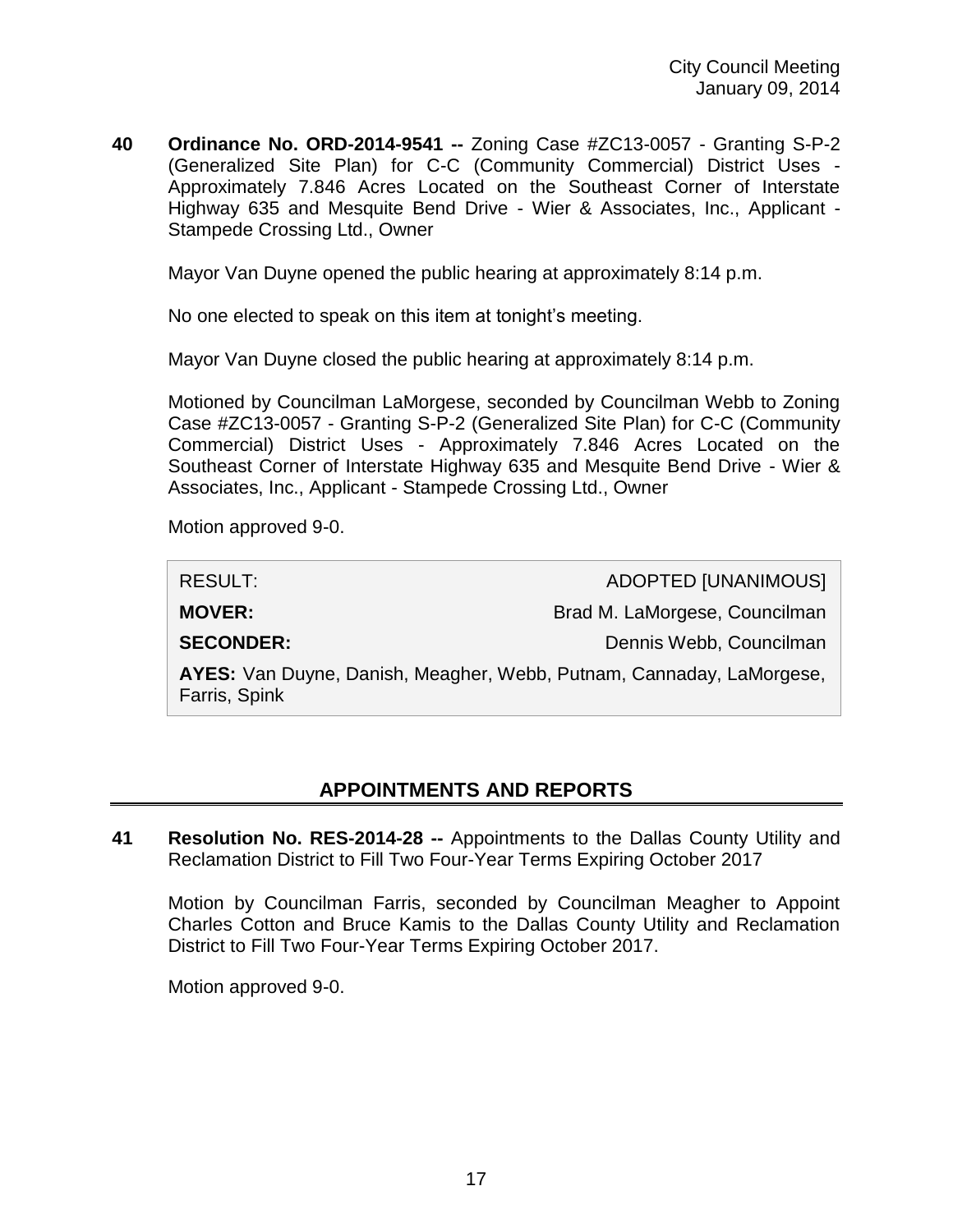RESULT: ADOPTED [UNANIMOUS]

**MOVER:** Gerald Farris, Councilman

**SECONDER:** Allan Meagher, Councilman

**AYES:** Van Duyne, Danish, Meagher, Webb, Putnam, Cannaday, LaMorgese, Farris, Spink

**42 Resolution No. RES-2014-29 --** Appointments to the Irving Flood Control District Section I and Irving Flood Control District Section III to Fill Two-Year Terms Expiring January 2016

Motion by Councilman Farris, seconded by Councilwoman Cannaday to reappoint to the Irving Flood Control District Section I and Irving Flood Control District Section III to Fill Two-Year Terms Expiring January 2016

Irving Flood Control District, Section 1 to reappoint:

Phil Forte Gary Weinberger Shawn Podrasky

Irving Flood Control District, Section III to reappoint:

William Correa Chris Wallace

Motion approved 9-0.

| RESULT:                                                                               | ADOPTED [UNANIMOUS]         |
|---------------------------------------------------------------------------------------|-----------------------------|
| <b>MOVER:</b>                                                                         | Gerald Farris, Councilman   |
| <b>SECONDER:</b>                                                                      | Rose Cannaday, Councilwoman |
| AYES: Van Duyne, Danish, Meagher, Webb, Putnam, Cannaday, LaMorgese,<br>Farris, Spink |                             |